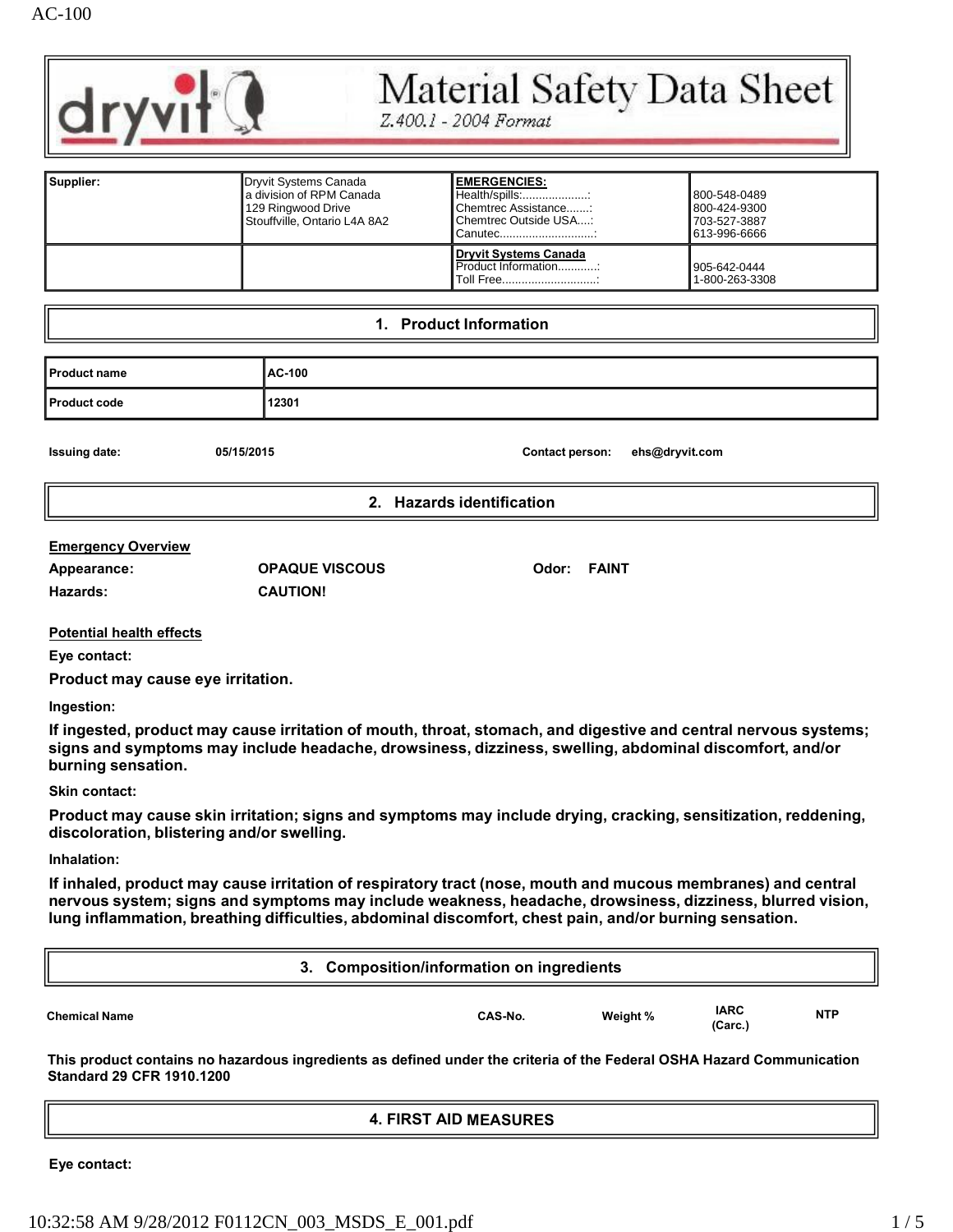AC-100

**If exposure occurs, flush the affected eye for at least 20 minutes. Tilt the head to prevent chemical from transferring to the uncontaminated eye. Seek medical attention immediately after flushing.**

**Ingestion:**

**Do not induce vomiting. Dilute with water or milk. Never give fluids if the victim is unconscious or having convulsions. Seek medical attention immediately.**

**Skin contact:**

**If exposure occurs, flush the affected area thoroughly with water for at least 20 minutes. Seek medical attention immediately.**

**Inhalation:**

**No known specific skin, inhalation or ingestion hazard.**

#### **5. FIRE-FIGHTING MEASURES**

**Flash point no data available**

**Extinguishing media which shall not be used for safety reasons:**

**Use extinguishing material suitable for surrounding fire. Closed plastic containers may build up pressure, rupture, or melt due to extreme heat exposure.**

**Hazardous combustion products:** 

**Non-combustable**

**Protective equipment and precautions for firefighters:**

**Wear positive pressure, self-contained breathing apparatus (SCBA) in enclosed areas.**

#### **6. ACCIDENTAL RELEASE MEASURES**

**Shovel and recover; then dispose of as common waste. Do not flush to sewer or streams: material can clog drains and make streams turbid.**

#### **7. HANDLING AND STORAGE**

**Handling:**

**Avoid inhalation and contact with eyes and skin. Wash hands thoroughly after handling and before eating or drinking.** 

**Storage:**

**Keep from freezing.**

#### **8. EXPOSURE CONTROLS/PERSONAL PROTECTION**

**Engineering measures:**

**Use adequate ventilation to maintain airborne concentrations at levels below permissible or recommended occupational exposure limits.**

**Eye/face protection:**

**Wear chemical-resistant glasses and/or goggles and a face shield when eye and face contact is possible due to splashing or spraying of material.**

**Skin protection:**

**Wear chemical resistant footwear and clothing such as gloves, an apron or a whole body suit as appropriate.** 

**Respiratory protection:**

**A NIOSH-approved air-purifying respirator with the appropriate cartridge may be appropriate under certain circumstances where airborne concentrations are expected to exceed permissible exposure limits. Protection provided by air-purifying respirators is limited. Use a positive-pressure, air supplied respirator if there is potential for an uncontrolled release, exposure levels are not known or any other circumstances where air-purifying respirators may not provide adequate**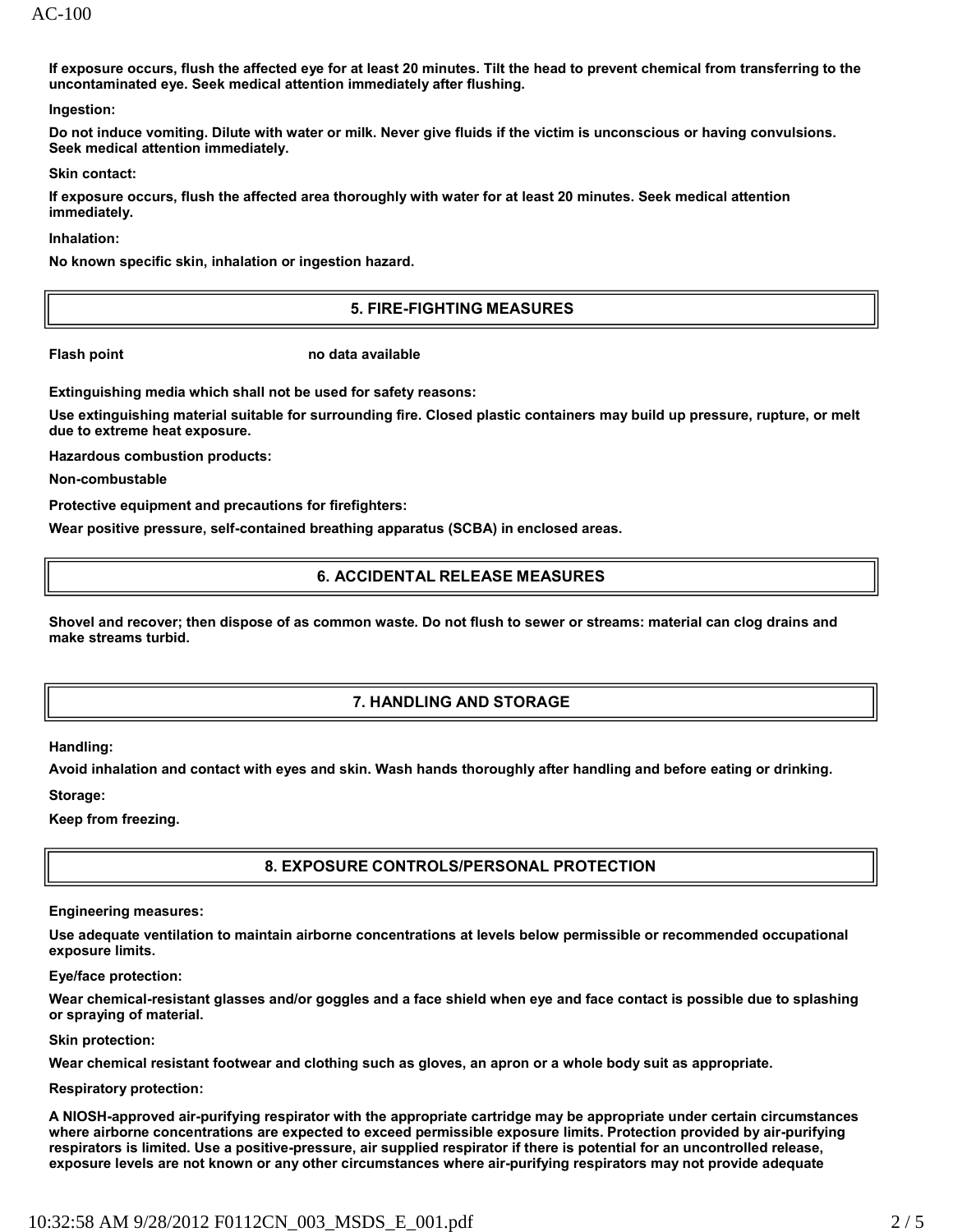**protection.**

**General hygiene considerations:**

**Wash hands before smoking, eating, or using toilet facilities.**

#### **9. PHYSICAL AND CHEMICAL PROPERTIES**

| <b>Physical</b><br>state:     | <b>LIQUID</b>         |
|-------------------------------|-----------------------|
| Appearance:                   | <b>OPAQUE VISCOUS</b> |
| Odor:                         | <b>FAINT</b>          |
| pH:                           | > 8                   |
| <b>Boiling Point (deg C):</b> | >100                  |
| Flash point:                  | no data available     |
| Flammability:                 | no data available     |
| Solubility:                   | Soluble in water      |
| Specific Gravity (g/cc):      | $0.96 - 1.80$         |
| Density (lb/gal):             | $8.0 - 15.0$          |

#### **10. STABILITY AND REACTIVITY**

**Stability:**

**Stable under normal conditions.** 

**Hazardous decomposition products:**

**Will not occur. Not compatible with strong oxidizing agents or strong acids.**

# **11. TOXICOLOGICAL INFORMATION**

**Toxicological evaultion of this product as a whole has not been performed. Individual components that are potential or known carcinogens are listed.**

# **12. ECOLOGICAL INFORMATION**

**Ecological evaluation of this material has not been performed; however, do not allow the product to be released to the environment without governmental approval/permits.**

# **13. DISPOSAL CONSIDERATIONS**

**Waste from this material may be a listed and/or characteristic hazardous waste. Dispose of material, contaminated absorbent, container and unused contents in accordance with local, state, and federal regulations.**

# **14. TRANSPORT INFORMATION**

**DOT Basic description:** Not Regulated for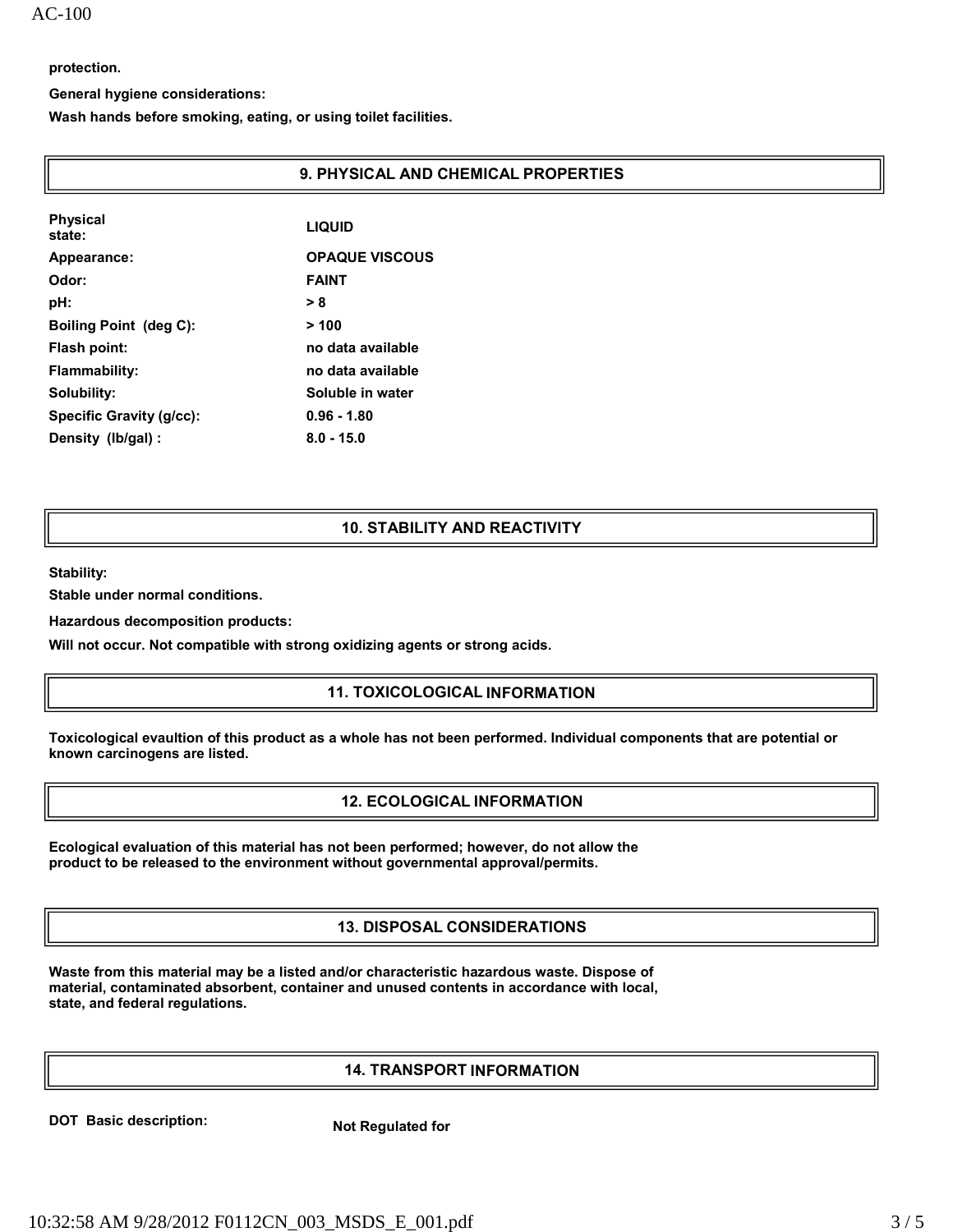AC-100

#### **Transportation**

# **See 49 CFR 172.101 for Special Provisions, Packaging, and Quantity Limitations**

# **15. REGULATORY INFORMATION OSHA Hazard, US Inventory (TSCA), and SARA, SARA 312/313 Listed below. ( If applicable ) Chemical Name CAS-No. CERCLA RQ EPCRA EHS EPCRA TPQ SARA 313 TSCA DSL EINECS Prop 65 Whmis None WHMIS Regulatory Status This product has been classified according to the hazard criteria of the CPR and the MSDS contains all the information required by the CPR. 16. OTHER INFORMATION**

| <b>HMIS Health:</b>          | <b>HMIS Flammability:</b> |   |  |
|------------------------------|---------------------------|---|--|
| <b>HMIS Physical Hazard:</b> | <b>HMIS Personal:</b>     | в |  |

**The information contained herein is based upon data considered accurate. Dryvit Systems Canada assumes no responsibility for personal injury or property damage to vendees, users or third parties caused by the material.**

**Key:**

| <b>ACGIH</b>               | American Conference of Governmental Industrial Hygienists                    |
|----------------------------|------------------------------------------------------------------------------|
| <b>CAS</b>                 | <b>Chemical Abstract Service Registry Number</b>                             |
| <b>CERCLA</b>              | <b>Comprehensive Environmental Response, Compensation, and Liability Act</b> |
| <b>CERCLA RQ</b>           | <b>CERCLA Reportable Quantity</b>                                            |
| CFR                        | <b>Code of Federal Regulations</b>                                           |
| CPR                        | <b>Cardiopulmonary resuscitation</b>                                         |
| <b>DSL</b>                 | <b>Domestic Substances List of Canada</b>                                    |
| <b>EINECS</b>              | <b>European Inventory of Existing Chemical Substances</b>                    |
| <b>EPCRA</b>               | <b>Emergency Planning and Community Right-to-know Act</b>                    |
| <b>EPCRA EHS</b>           | <b>EPCRA Extremely Hazardous Substance</b>                                   |
| <b>EPCRA TPQ</b>           | <b>EPCRA Threshold Planning Quantity</b>                                     |
| $\underline{\mathsf{o}}$ E | <b>Fahrenheit degrees</b>                                                    |
| g/l                        | Grams per liter                                                              |
| gal                        | <b>Gallons</b>                                                               |
| <b>HMIS</b>                | <b>Hazardous Materials Indentification System - Chemical Rating</b>          |
| <b>IARC</b>                | International Agency for Research on Cancer                                  |
| <b>Ibs or LBS</b>          | <b>Pounds</b>                                                                |
| MGM <sub>3</sub>           | Milligrams per cubic meter                                                   |
| <b>MIR</b>                 | <b>Maximum Incremental Reactivity</b>                                        |